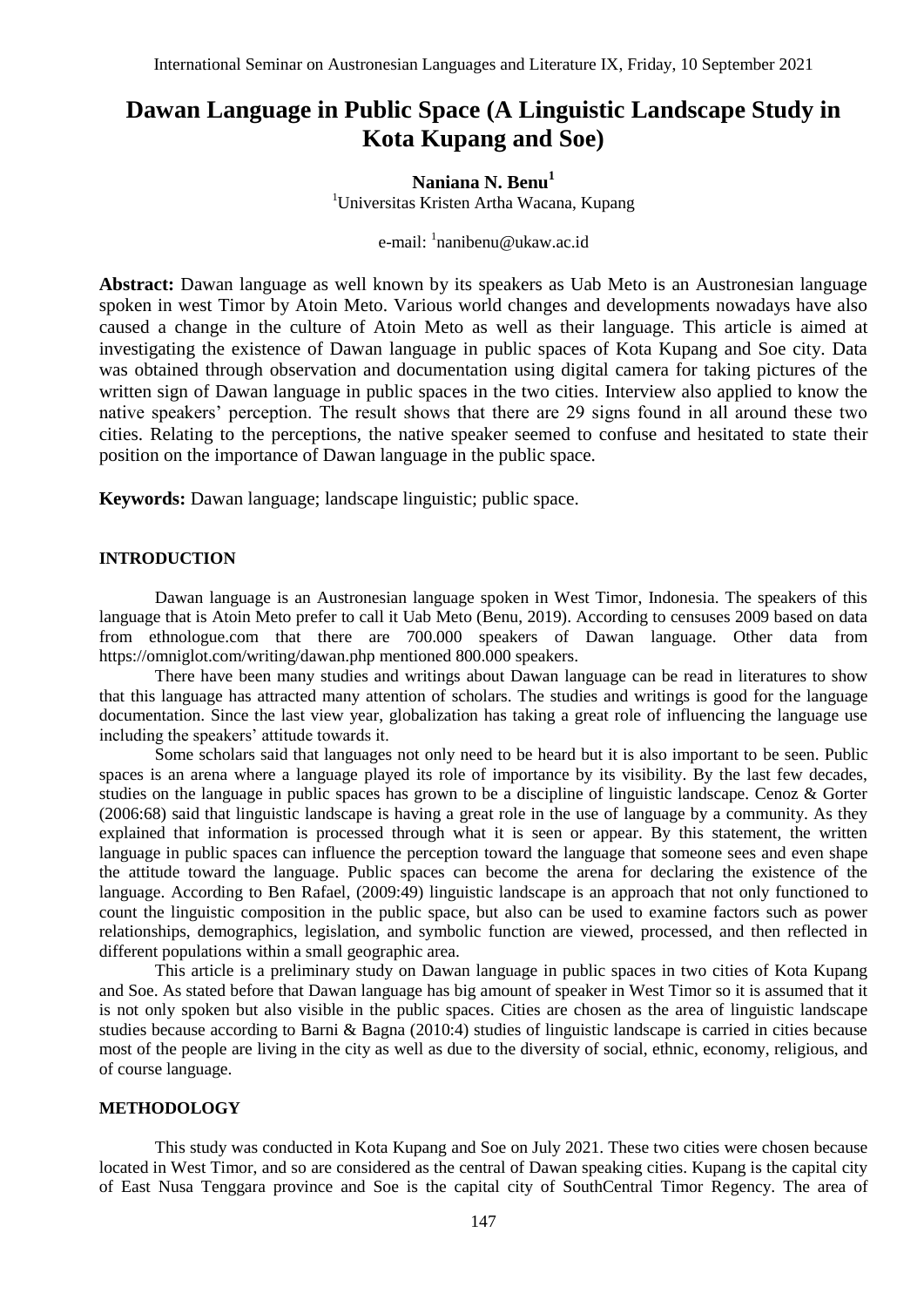International Seminar on Austronesian Languages and Literature IX, Friday, 10 September 2021

observation in Kupang in the whole area of Kota Kupang district which consist of six sub districts. While Soe, the whole Kota Soe sub district is taken as the area of observation.

Data was obtained by observation method and photographic technique. Data was completed by interviewing eight native speakers as informants aged 20 to 70 and chosen purposely from various social background. The interview is done by using semi-structured technique to know their responses toward the existence of Dawan language in the public spaces.

## **FiINDINGS AND DISCUSSION**

## **Findings**

The findings showed that there are 24 data of Dawan language found in the public spaces in Kupang and Soe. The number of data in each city can be seen in the following table.

| <b>Unit of Sign</b>          | Number of sign |     |
|------------------------------|----------------|-----|
|                              | <b>Kupang</b>  | Soe |
| Government Building          |                |     |
| Bank                         |                |     |
| Church                       |                |     |
| Hospital                     |                |     |
| <b>Public Transportation</b> | 5              |     |
| Restaurants/warung           | 5              |     |
| Public signs on the street   |                |     |
| Place name and direction     |                |     |
| <b>Bus Terminal</b>          |                |     |
| Total                        |                |     |

## **Linguistic Landscape of Dawan Language In Kupang**

One of The most visible signs of Dawan language in linguistic landscape Kupang city are five signs found on public transportation and the name of restaurants or *warung*. Signs on transportation are writings on the body of public transportation such as *bemo*, pickup truck and big truck. Writing on the public transportation are appearing as the name of *bemo*, namely *Oehonis* (water of life) and *Tetus* (blessing), some signs are written on the body of the public transportation such as *manekan* (love), *metan* (black) with two signs.



Figure 1 and 2 above are the examples of the Dawan language found in public transportation

In restaurants or *warung*, it is only one word, namely *se'i*. The word *se'i* in Dawan Language is lexically means grill or smoked. In Dawan language, a process of drying things using the heat of fire is called *se'i.* Some sources said that the word *se'i* is a Rote language by defining it as sliced cuts in long form of meat using a special spices and smoked (Kompas.com, 24/07/2020) but it is not true because it is found that it is existed in some cultural life of Atoin Meto. Another evidence is that there are some other phrases using the word se'i, for example *sei pena* that is the process of drying corn after harvesting. Relating to the health aspect,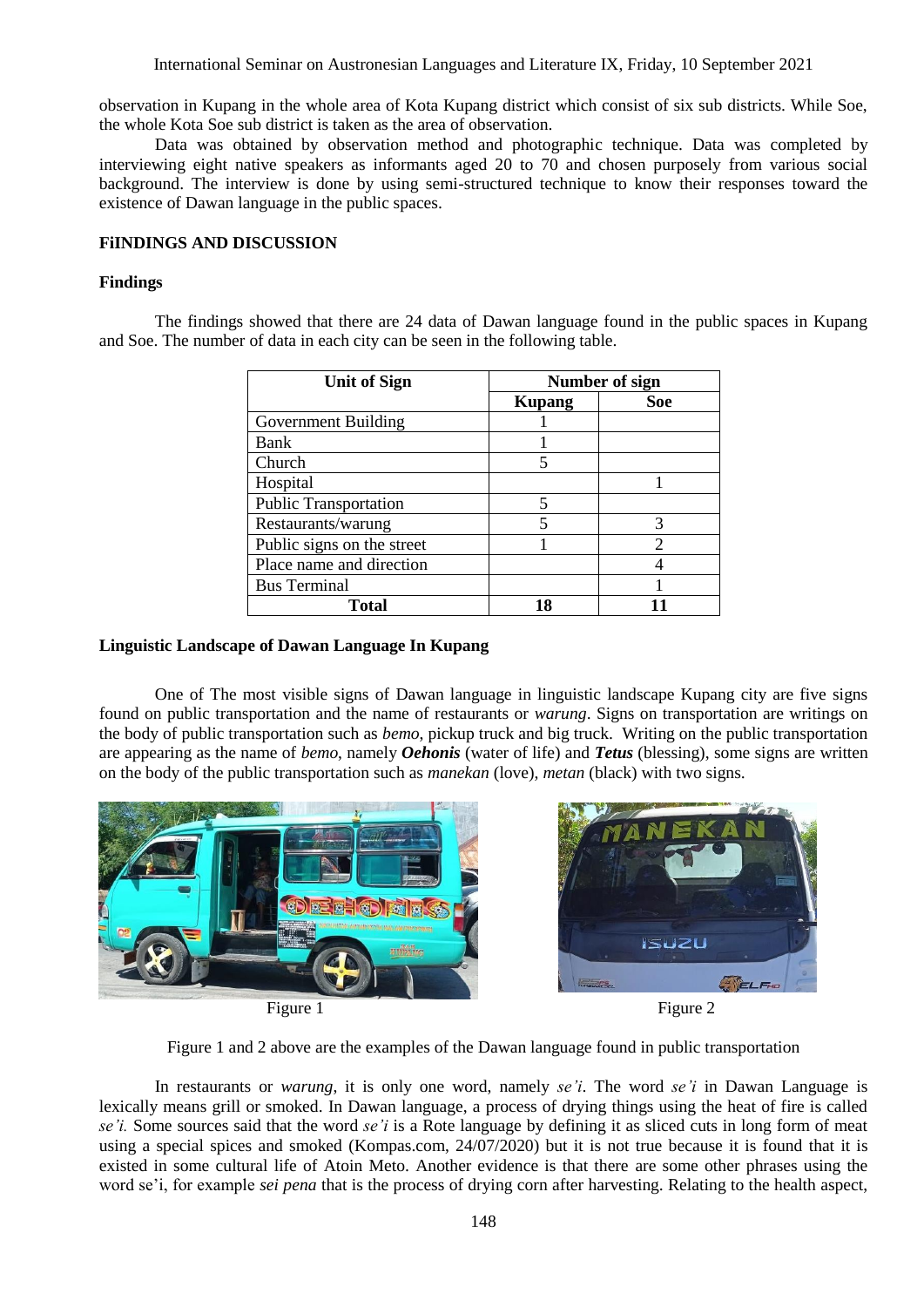a treatment of *se'i* is applied to a mother and her baby after giving birth in an *ume kbubu.* The process of *se'i* is not the same as common grilling process but it uses a special technique such as way of grill, the heat (referring to temperature to get a better result of meat), and wood that used to make fire and so on. So, *se'i babi* means grilled or smoked pork. In food services as in restaurants, *warungs* or street foods in Kupang are mostly serve pork (se'i babi).



Figure above are example of Dawan language found in food sign or name of restaurants or warung in Kupang city

Dawan language is also appeared as the name of institution such as Bank TLM which is the acronym of *Tanoba Lais Manekat* (applying love). It is one of the banks operated in Kupang and has several branch offices in all over East Nusa Tenggara province. There are five churches named in Dawan language found in Kota Kupang district, namely *Nekmes (unite), Sonaf Manekan (*palace of love), *nekaf mese* (one love), *tilon aknino (straight and holy)*, and *sonaf amasat* (the palace of of beauty.



Figure 5 : a name of a bank in Dawan language Figure 6 : one of the churches in Kota Kupang



Another Dawan language found in Kupang area is written in Taman Patung Kasih in Kupang. It is located in airport as the gate to enter Kupang city. It is written "*Uis Neno Nokan Kit*" means God Bless Us in a big size and can be read clearly by passersby.

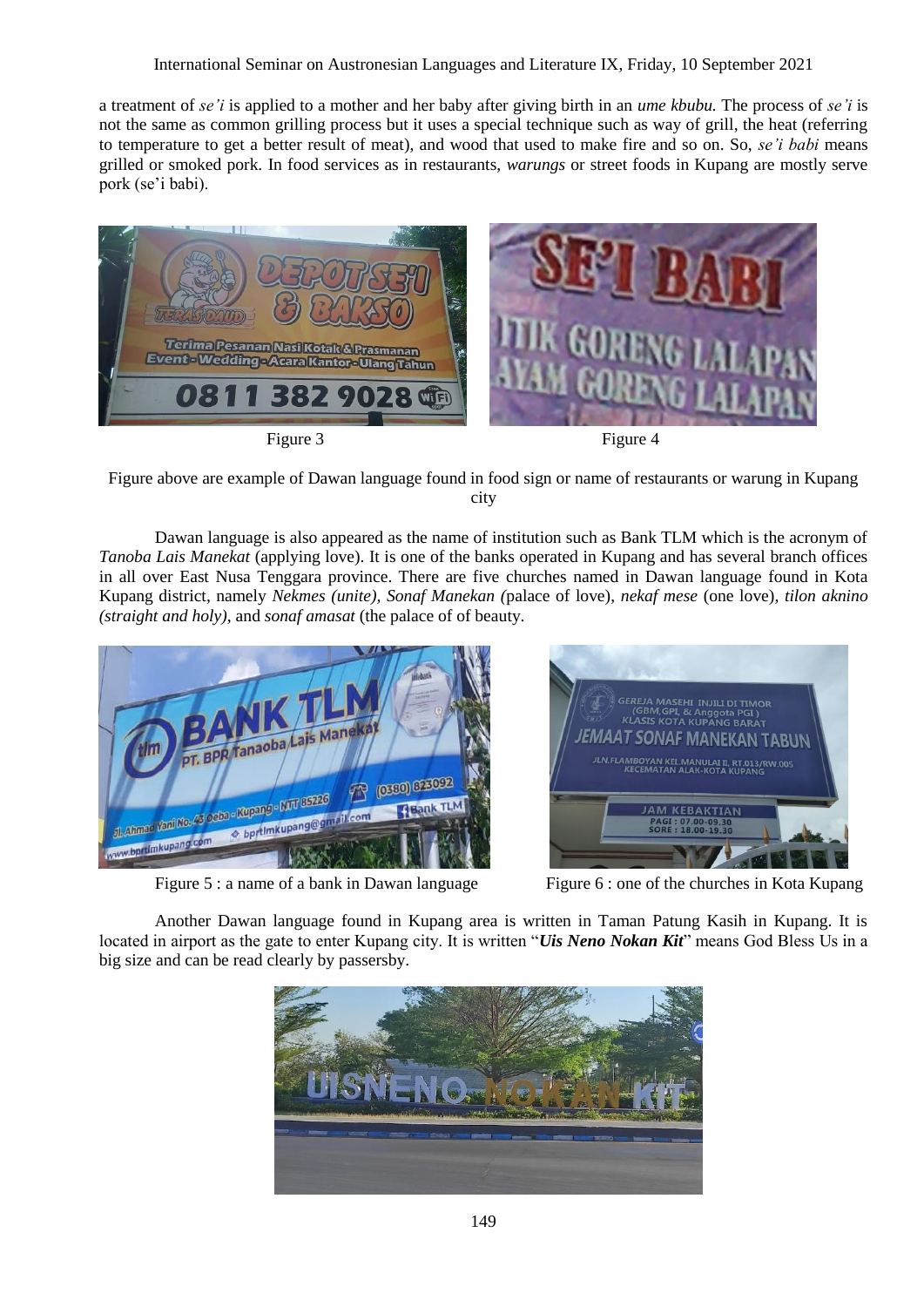## Figure 7 : The sign of Dawan language in Taman Patung Kasih Kupang city **Linguistic Landscape of Dawan language in Soe**

Linguistic landscape in Soe are names of hospital, farming community, name of place found on name board or place direction on the street, regent's house, restaurants, and blessing expression found on the gate and church. The most appearing signs are name of place or place direction because there are many name of places in Soe which are in Dawan language, for example name of the village such as Noe Meto, Nonohonis, Oekefan, Oeniupsai Oebesa, Nifu, Fafinisin or Oenali and many more.



Figure 8 Figure 9

Pictures above show the signs to show the direction to the institution or the place.

There are four institutions are named in Dawan language, namely a hospital that is Rumah Sakit Ibu dan Anak *Ume Manekan*, a bus terminal called terminal *Haumeni*, The regent's house (rumah jabatan bupati) of South Central Timor regency called *sonaf haumeni*, and a farming community called kelompok tani *tlu'an feu*. *Ume Manekan* means house of love, *haumeni* means sandalwood, *Sonaf Haumeni* means palace of sandalwood, and *tlu'an feu* means new plants.

There are two signs of the word *haumeni* (sandalwood) found in Soe. This may because of *haumeni* is mostly grow in all over here and had become a symbol of South Central Timor regency. The existence of the word *houmeni* in the public space will not only helping the reservation of the language but also reminding people about the existence of sandalwood tree that getting lost every day.

Food services in Soe such as restaurants, warungs, or street food are dominated by Bahasa Indonesia or Javanese. The only word in Dawan language related to food services is *se'i* or *sei* for example *se'i babi* in Depot Remaja and Rumah Makan Larisa.





Figure 12 Figure 13

The used of word se'i in food services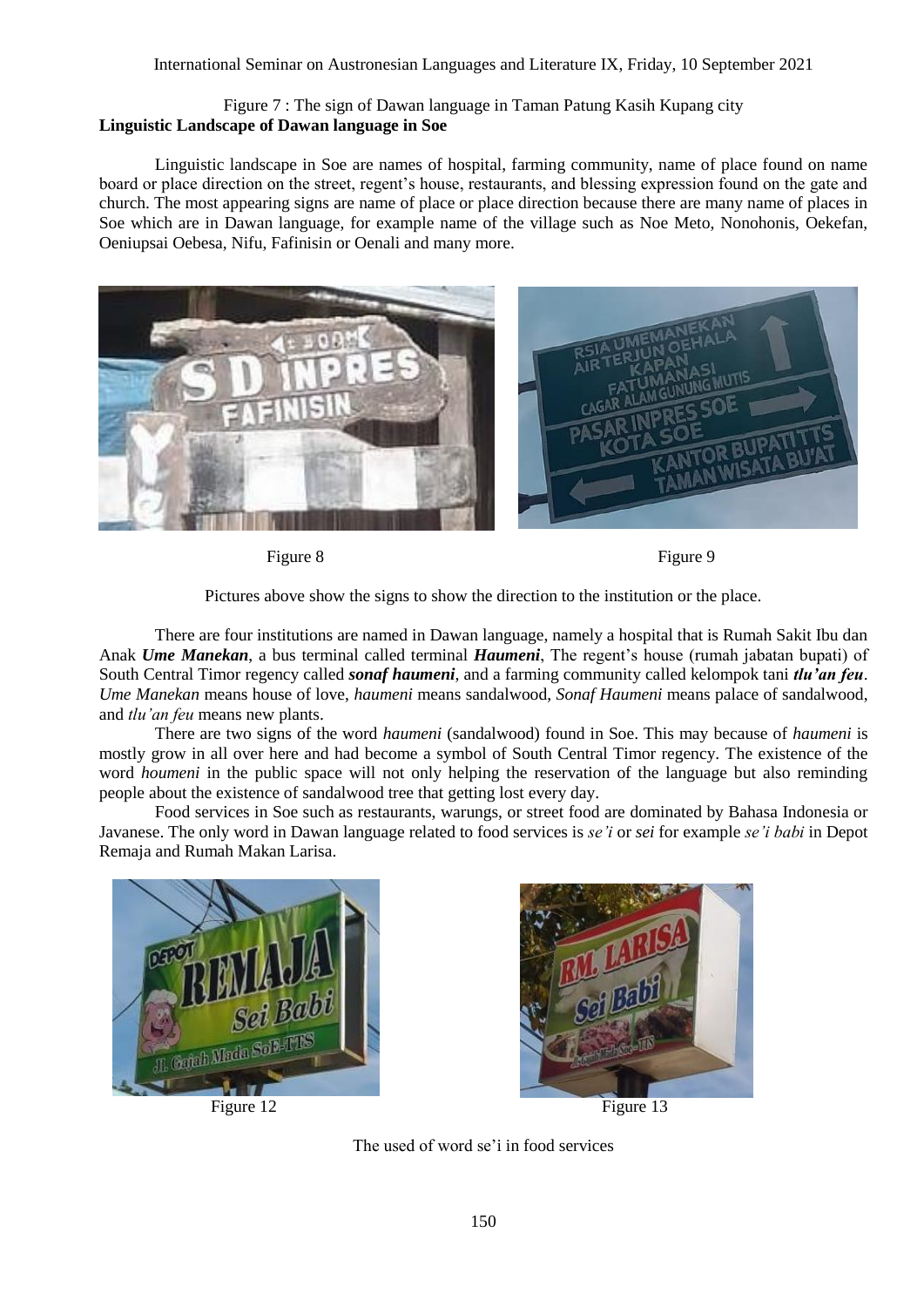International Seminar on Austronesian Languages and Literature IX, Friday, 10 September 2021

The last signs to appear in linguistic landscape in Soe is a blessing expression*"uis neno nokan kit"*. This sentence found in the gate or border of Soe city and in front of a church in the city. The sentence *Uis Neno Nokan Kit* means God bless us.



Figure 14 Figure 15

The use of a blessing expression in Dawan language

#### **Perception toward Linguistic landscape in Kupang and Soe**

One of the aim of this study is to find out perception on the visibility of Dawan language in public spaces in Kupang and Soe. Interview was used to collect data from eight informants chosen from different social background but they are all the native speakers of Dawan language. The questions in the interview were divided into two sections to gather information and their responses toward the existence of Dawan language in public spaces.

The first section is about informant's language competence. In this part, the informants were asked about their fluency, frequency, or how often they used the language, including to whom and where. In the second section, informants were asked about their responses and attitude toward the existence and visibility of Dawan language in public spaces. The following question were asked: Do you like using your mother tongue? Why? Do you like to write a text in Dawan language that everybody can see? Did you ever see Dawan language in a written sign anywhere in the city? If the answer is yes, could you please specify the places where such linguistic writings appear: If the answer is no, why do you think that your language does not appear in the linguistic landscape?

Based the interview, the following conclusion is made:

- 1. Informants are still fluently using Dawan language but are limited in use.
- 2. They realized that Dawan language is need attention due to its vitality
- 3. They also realized the Dawan language is played no significant role in this globalization development
- 4. All informants knew the written sign 'Uis Neno Nokan Kit" as written at Taman Patung Kasih in Kupang and border of Soe. Four informants from Soe know very well some iconic signs in Dawan language.
- 5. Domination of English is taken for granted.
- 6. They will proud to have their language seen in public space but it depend on the government as policy maker.

The points above can be used to analyze the perception and ideology of Dawan language speaker relating to Dawan language as the identity of Atoin Meto.

#### **Discussion**

Based on data presented in findings, it is clearly seen that Dawan language as the biggest populations of speakers in west Timor is not much visible in public spaces. It is caused by several reasons but the most aspect that come first in the mind of informants is economic factor. In the economic aspects, English or Indonesia is considered to be more attractive, prestigious, or more 'selling' instead of Dawan. Besides, most of the economic factors such as shop owners and restaurants or *warungs* owners are not Atoin Meto. We will find some *warung* are in Javanese such as *warung Moro Seneng* or *Dulur Dewe*. There is a suggestion from an informant that it needs to think about a way of making use of Dawan language to contribute in increasing people income or at